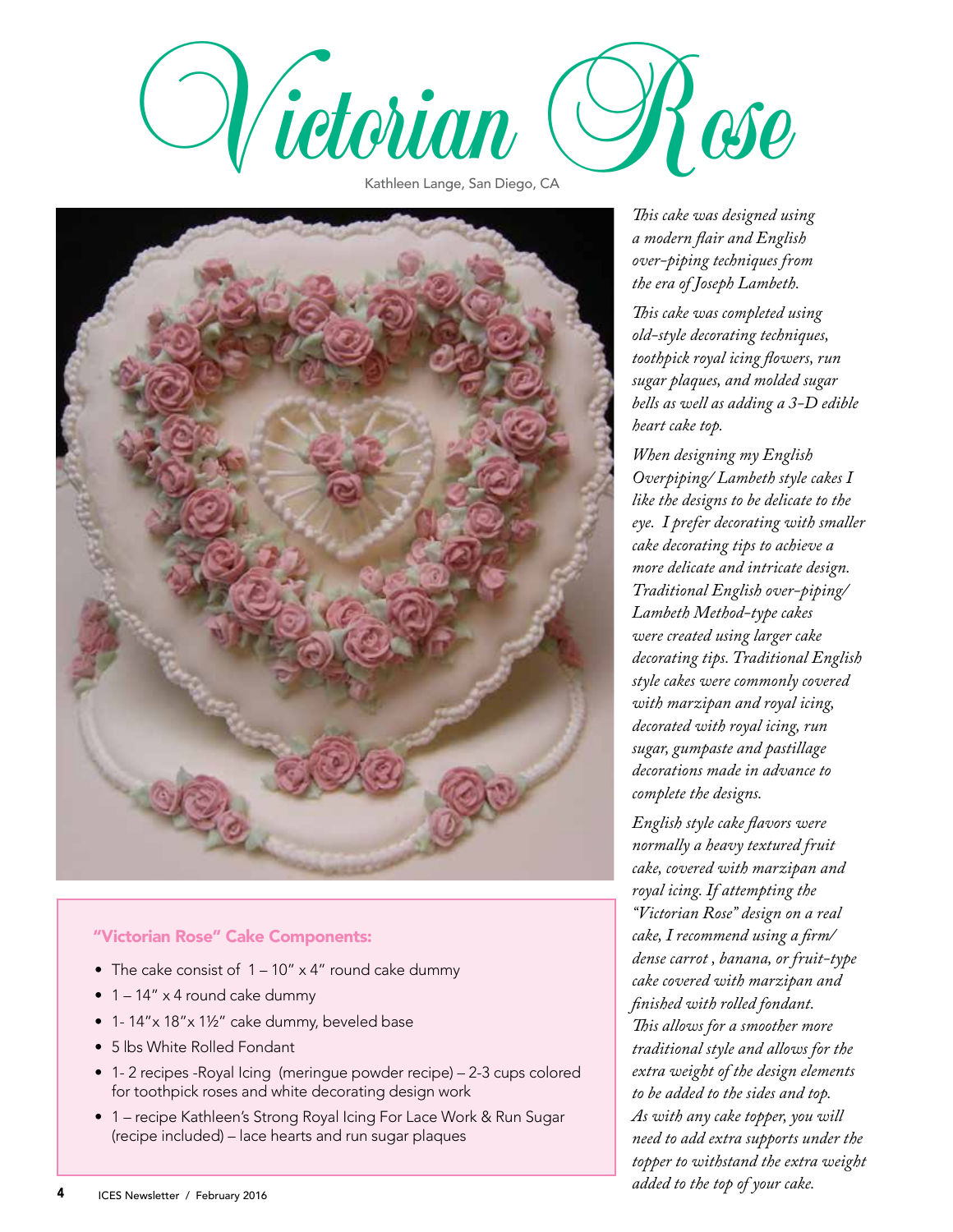## "Victorian Rose" Design and Assembly:

- 22" cake drum or baseboard, covered with fondant
- ½" satin ribbon and 3mm pearls around edges of baseboard; hot glued
- 14" corrugated cake circle (not visible) for the base of the 14" beveled base
- Decorating tips #1, #2, #3, #14,#16, #101s
- Parchment paper cones; used for decorating and to cut leaf tip; you may use a tip # 65 or smaller
- Wax Paper; 18- 2"x 2" squares (lace hearts); 300 – 1"x1" squares (toothpick roses)
- Scotch® Tape
- Toothpicks (Round)
- Flower formers (form lace hearts)
- Burgundy, Brown, and Leaf Green liquid gel colors
- Super Pearl Airbrush Color
- Clear Edible Glitter, placed through wire sieve (extra fine)
- #3 good quality paint brush
- 1- Heart scalloped plaque made with run sugar; finished on both sides. (pattern included)
- 1 Petal scalloped plague made with run sugar. (pattern included)
- 18 Lace Hearts made with Egg White Royal Icing (Make 24 hours prior to allow for drying time. Make extra to allow for breakage (pattern included))
- 300 Toothpick Roses 2 petal, 3 petal, 2 & 4 petal, 3 & 5 petal, and 3, 5 & 7 petal. Variegated color roses, light to darker in shade
- 4 Medium to Large Sugar Molded Bells
- Cake dividing tools

#### **Kathleen's Egg White Royal Icing Recipe**

Note: Strong Royal Icing for Lace Work & Run Sugar Plaques

- 4 large egg whites, approximately 1/2 -2/3 cup room temp, you may use pasteurized egg whites
- 2 pounds confectioners' sugar, sifted
- Juice of ½ lemon; strained May use bottled lemon juice (1-3 Tablespoons)

Beat egg whites until frothy and slowly add confectioners' sugar while beating on low speed. Continue beating on low speed for about 5 minutes. Icing should be very stiff. If not, add more confectioners' sugar—a small amount at a time. Add the strained lemon juice, more or less, until piping consistency is achieved.

*Note: When working with royal icing, I recommend using parchment cones. This will keep you from overfilling your decorating cones and the icing from breaking down as quickly causing an airy looking design. If your icing starts losing the design, breaking or looking airy, you will need to re-beat the icing in the mixer to retain the proper consistency. Keep the icing bowl with the mixer and cover with a damp cloth. This will prevent the icing from drying out and crusting.*

#### **Run Sugar Work**

To thin icing for run sugar work, add more egg white and a small amount of strained lemon juice. Beat at a low speed until icing is just sluggish, NOT RUNNY. When you lift your spatula, let icing drop and count to 10 slowly. If the icing is smooth before counting to 10, it will be too thin. The icing will be the right consistency when the run sugar dries with a pillow like effect. If your icing is too thin, it will sink in the middle or dip

down when completely dry. Once the consistency is achieved, let stand for approximately 30 minutes, if possible, then stir by hand for several minutes to remove air and work out bubbles. (DO NOT BEAT)

*NOTE: THIS ICING MUST BE COVERED WITH A DAMP CLOTH AT ALL TIMES AND KEPT COMPLETELY FREE OF GREASE OF ANY KIND.*

#### **Prep Steps & How To**

- 1. Begin by covering the cake base board, cake dummy and bevel with rolled fondant. Set aside. Prepare all elements to be made and dried ahead. Allow all run sugar plaques to dry at least 48 hours. Dry royal icing hearts and roses 12- 24 hours. Different drying times are required depending on weather conditions in your area.
- 2. Make two different run sugar plaques at least one week prior to use. Prepare corrugated cake circles. Attach/tape heart scallop and scalloped pattern tightly onto 2 different cardboard cake circles. Cover with wax paper so it is very tight and smooth. Using a tip #1 and the egg white royal icing recipe for lace work and run sugar, outline one scalloped heart and one petal run sugar plaque making sure outlines are perfect. Dry at least 15 minutes before adding flow-in. Flow run sugar into dried outlines being sure to pop any air bubbles that may rise to the top of the run sugar with a corsage pin. Allow to dry completely. When scalloped heart plaque is completely dry, remove wax paper, and flip over and repeat the process by outlining and flowing on the backside of the plaque. This will allow the plaque to look finished on both sides. *Note: Finished run sugar runouts may be placed under a heat lamp for 15-20 minutes then placed in a*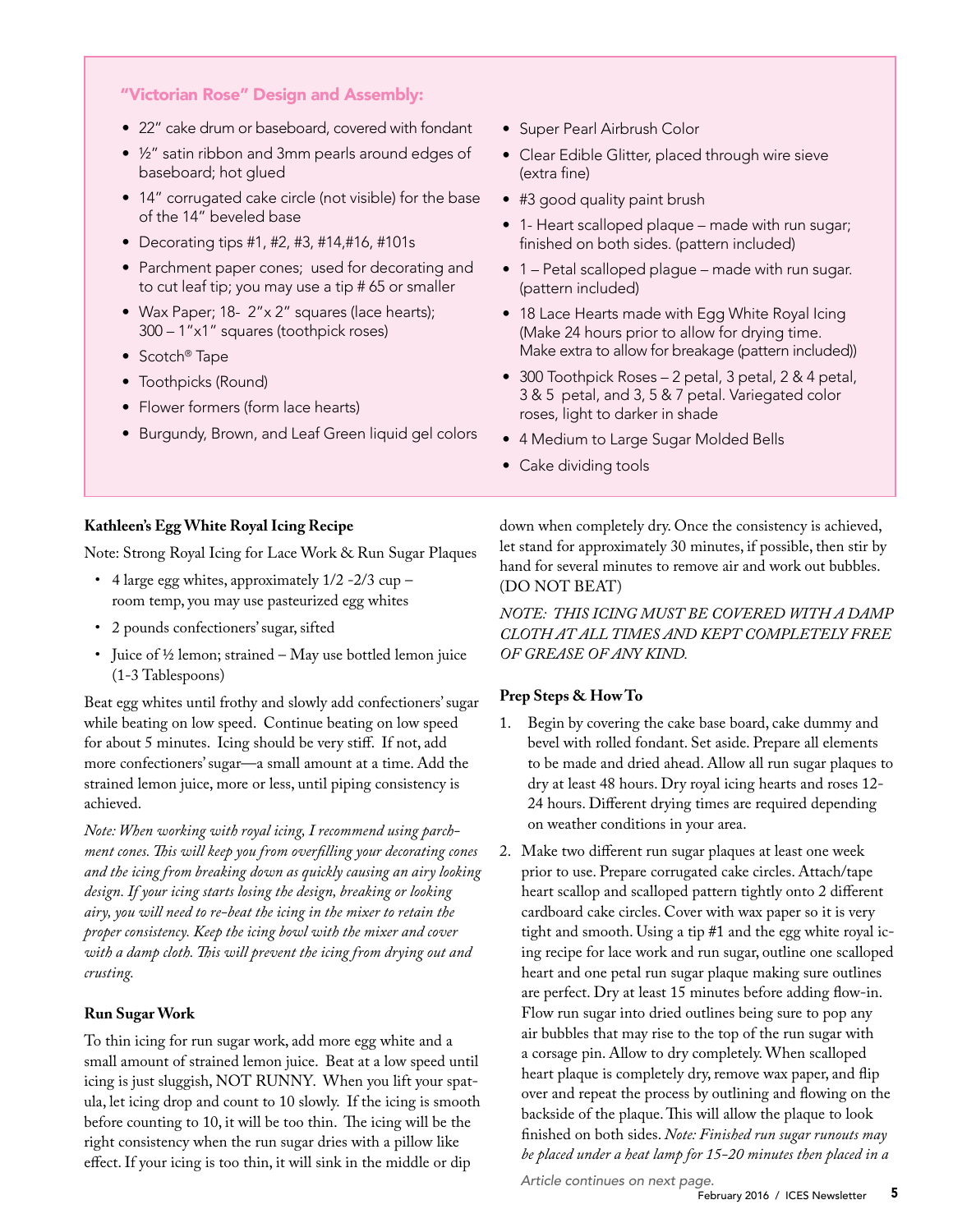# Victorian Rose

*(Continued from previous page)*

*dehydrator to speed drying time overnight. Always make one extra of each plaque needed, in case of breakage.* 

- 3. When plaques are completely dry, using egg white royal icing recipe and tip #1, apply a triple bead border (similar to a triple shell border) around the scalloped heart plaque by laying on wax paper-covered cardboard. Apply one bead border on one side at a time. Allow to the plaque to dry, then flip the heart over and repeat the process on the back side of the plaque. Finish the center border last.
- 4. After the scalloped heart plaque is completed with the triple bead border dried, apply a heart-shaped piped straight line using a tip #16 approximately 1- 1 ½" from outside edge. Allow enough room for toothpick roses to be applied over and around the heart line. This will give a nice toothpick rose heart wreath effect. Remember to allow enough room on the inside of the heart wreath to attach a lace heart into the center. Allow heart line to dry. Using royal icing, attach toothpick roses to the heart shaped line.
- 5. Make Royal Icing toothpick roses. Color the royal icing by using a small amount of burgundy and a hint of brown gel color. This will give more of a dusty rose color. Start with a very light tone and increase the shade with each size being made. Using a toothpick with 1'x 1' wax paper squares and a tip #101s with royal icing, make approximately 300 toothpick roses. Using the toothpick as your nail, complete roses the same as regular frosting roses. Make five different sizes in a three different shades of the same color:pale to more intense shades. Make 60 of each size rose. (2 petal, 3 petal, 2 & 4 petals, 3 & 5 petals, and finally 3, 5 & 7 petal toothpick roses)



Step 2a



Step 2b





Step 4a

Step 4b



Step 5a

Step 5b

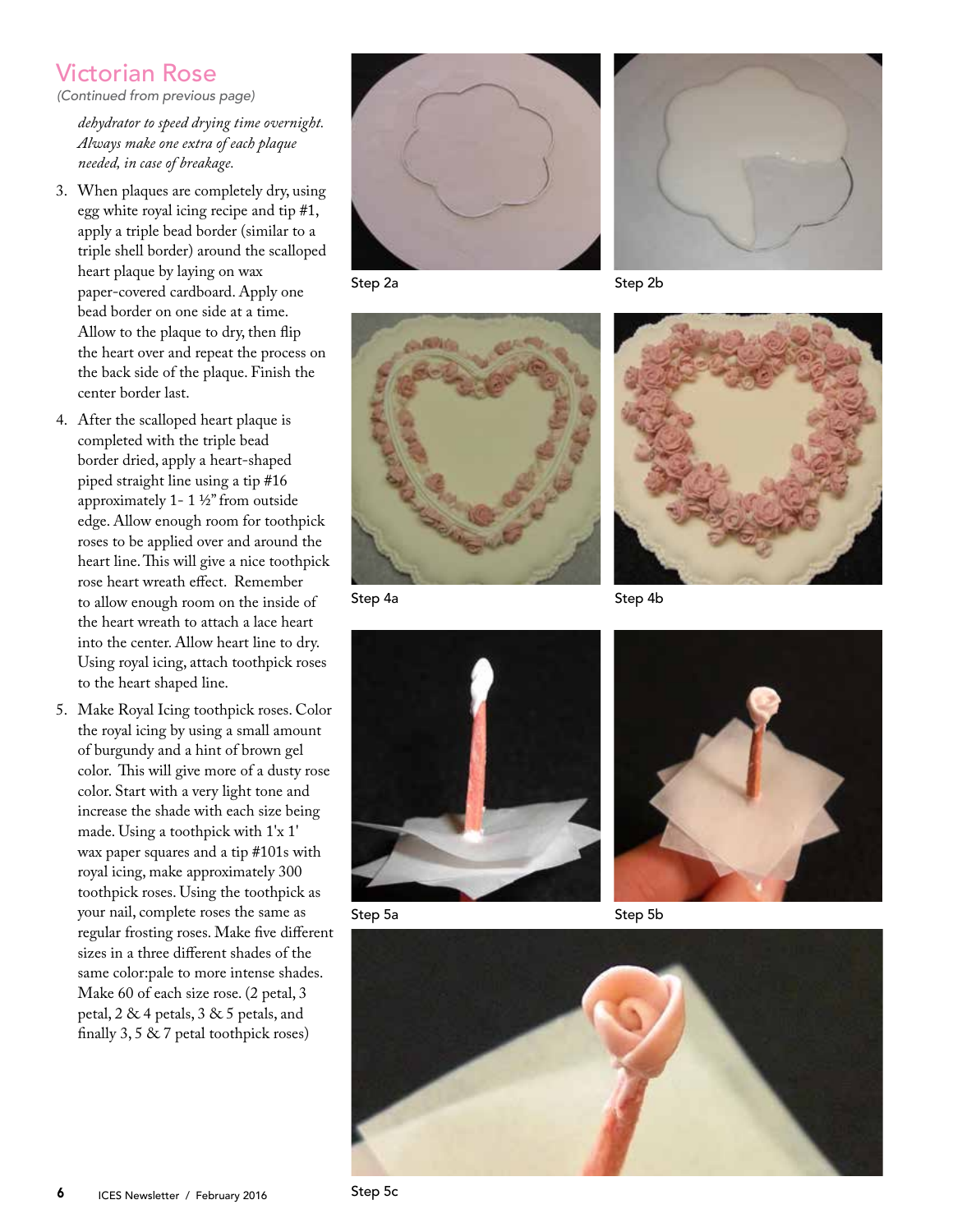- 6. Make 18 or more lace hearts (pattern included) using Kathleen's Egg White Royal Icing and a 2"x2" wax paper square. Place wax paper over pattern and using tip #1, make design as shown in picture. Pipe with straight lines for lace look meeting in the middle of the heart. Complete heart with a zigzag design using tip #1 on outer edge of heart. Complete with a tiny bead border on top of zigzag and attach a 3 & 5-petal rose in center of heart. Place heart on medium to large flower former allowing to dry into arched shape. Sprinkle completed heart with extrafine edible glitter, adding edible bling/ sparkle to completed hearts. Once dry, place one of the finished hearts in the center of the heart plaque inside the rose wreath.
- 7. Make 4-6 molded sugar bells. These are used to prop completed heart plaque onto petal- scalloped run sugar plaque. Make the following recipe for molded sugar bells. Hollow out bells and dry completely before assembly or adding roses. *Note: Always make extra in case of breakage.*





Step 6a Step 6b

### **Molded Sugar Bell Recipe & Directions**

- 2 cup granulated sugar
- 4 teaspoons water more or less depending on climate
- 1 teaspoon Meringue Powder (for strength‐optional)

Knead the ingredients together for one minute. Mixture should not be too wet or too dry. Using bell mould, press the sugar mixture into mould. (Dust the mould lightly with corn starch if the mixture will not release.) Turn sugar-compacted bell out onto cardboard to un-mould.

Oven dry – 200 degrees – 10 minutes (longer for larger pieces or air‐dry 24 hours) Holding the moulded sugar bell, start digging into center of bell with a tapered spatula to hollow out the bell being careful not to break the bell. Make extra in case of breakage

*Note: To prevent drying, keep sugar covered with a damp cloth until you complete your moulding project.* 



*Article continues on next page.*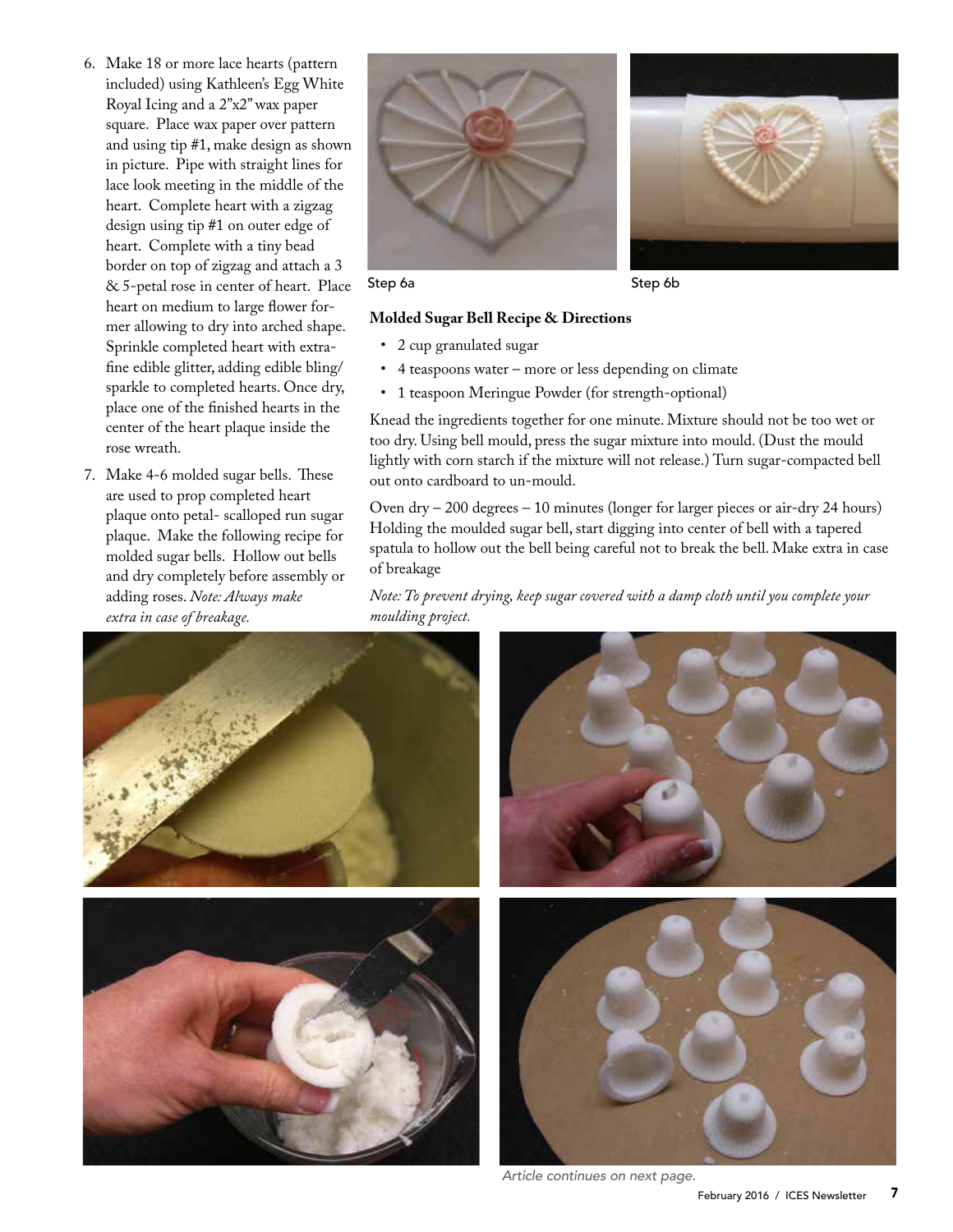# Victorian Rose

*(Continued from previous page)*

- 8. Finish petal-scalloped run sugar plaque by applying a #2 bead border and applying 3 toothpick roses at points of petal shape. Glue on with royal icing and let dry. Apply toothpick roses to top edge of sugar bells by using egg white royal icing as the glue. Let dry. Apply second layer of roses to bottom edges of bells by using more egg white royal icing as the glue. Let dry. Place bells on the petal run sugar plaque by using heart-scalloped plaque and figuring out the best placement to glue the sugar bells in place making sure heart will lean properly. Using egg white royal icing, glue in place using Saran™ wrap and tissue paper to hold bells in proper place until dry. When dry, complete design with leaves using leaf green with slight amount of toothpick burgundy pink color added. This allows the colors of the leaves to match and blend with the same color tones.
- 9. The cake design is ready to start. After completing all of the prep work, now you may begin on your white fondant-covered cake dummy. On the "Victorian Rose" cake, it has a drop swag design with Lambeth style over-piping techniques added. Using a cake dividing set, divide the cake into 12ths, at every quarter division of the cake starting at the top and marked, then drop the design one inch from the quarter marks; giving you the 12ths. This gives a dropped scallop design. (Shown in picture)
- 10.With royal icing and using a # 1 tip, drop a single stringwork design around the entire cake as shown making sure each string is perfectly finished with no bumps, humps or hollows. Touch up any areas that may look uneven with a damp painters brush.

*Kathleen Notes: The damp brush is your friend. The damp brush is your friend. The first layers and all the foundation base design work needs to be exact, or your entire design will be off.*





Step 8a





Step 8c